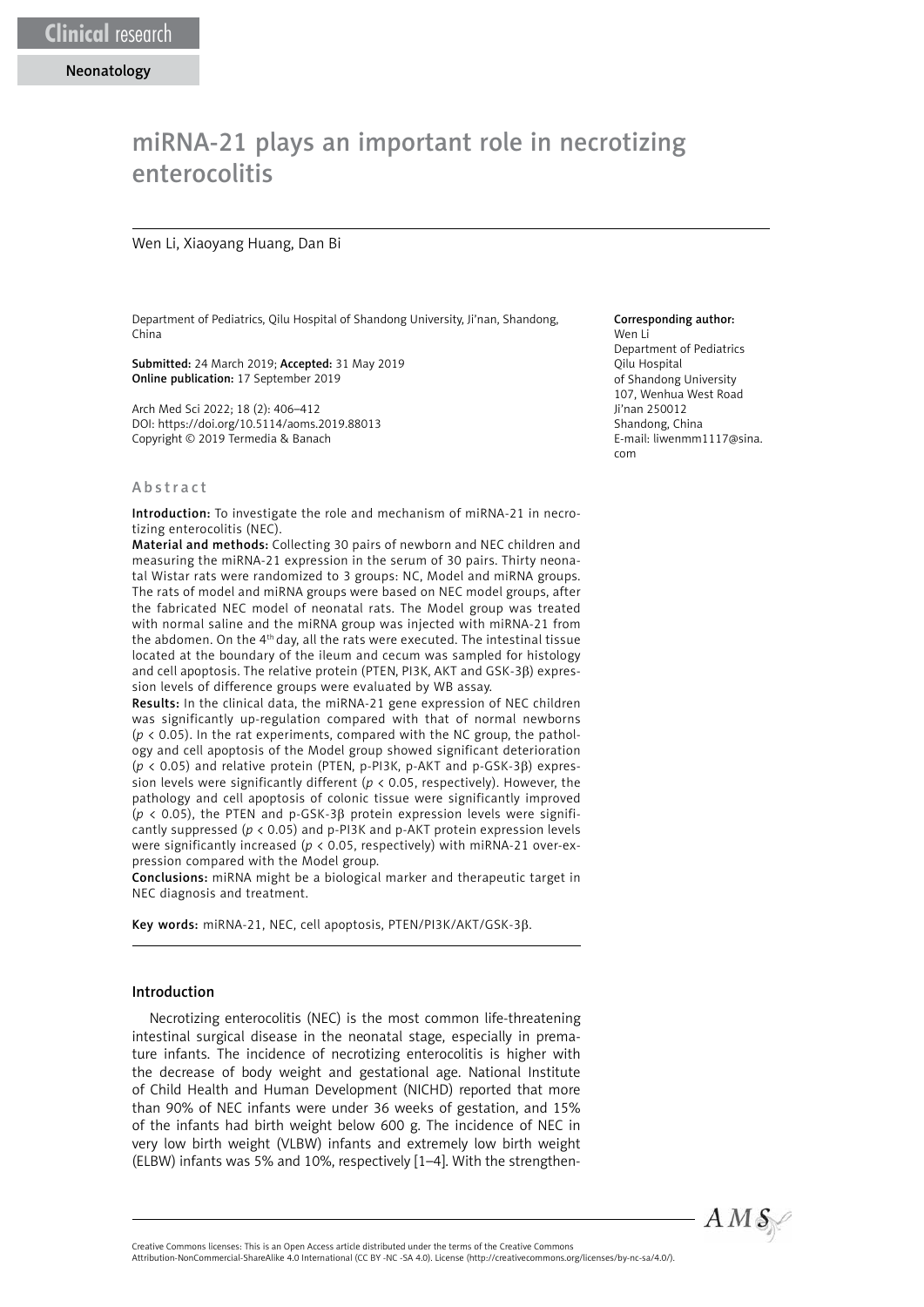ing and improvement of neonatal care measures, the survival rate of preterm infants has gradually improved, but the incidence of NEC has gradually increased, and the clinical treatment of NEC has made little progress in recent years [3]. Recent trends indicate that NEC is likely to become the leading cause of premature infant death in the United States. Preterm delivery, gastrointestinal immaturity, hypoxia, artificial feeding, bacterial transplantation and hypoperfusion are the major risk factors for NEC. Preterm birth is the single most dangerous factor, and excessive inflammation is the main part. But the NEC pathogenesis is complex, and the specific pathogenesis has been not very clear.

Phosphatase and tensin homology deleted on chromosome ten (PTEN)/phosphoinositide-3 kinase (PI3K)/serine/threonine (AKT)/glycogen synthase kinase-3β (GSK-3β) signaling pathway played important roles in energy metabolism, apoptosis, differentiation and reproduction [5–7]. Recent studies found that miRNAs could regulate cell apoptosis and proliferation by relative pathways [8–10]. miRNA-21 has an important role in the miRNA family [11, 12]. In previous studies, the results showed that PTEN was a target gene of miRNA-21 [13, 14].

In our present study, we wanted to explain the effect and mechanism of miRNA-21 in the development of NEC.

## Material and methods

## Clinical data

Thirty pairs of normal newborn and NEC children who were treated and born in our hospital from 2015.6 to 2016.6 were collected and the venous blood was taken.

## Animals and grouping

Thirty newborn Wistar rats aged 1 day, body weight was 5.5–10 g, were purchased from Shandong University Medical School. The rats were divided into 3 groups. There were 10 rats in every group. The NC group was injected with 0.2 ml of normal saline; the Model group was injected with 0.2 ml of normal saline based on the model; the miRNA group was injected with 0.2 ml of miRNA-21 which was purchased from Gen Script (Nanjing) Co., Ltd (Nanjing, China) based on the model. All the drugs were administered by the intraperitoneal injection route. Rat pups are separated from their mothers at 24 h after birth, room temperature was maintained at about 21°C, natural lighting, with the formula Mead Johnson infant oral feeding in neonatal rats (200 kcal/kg/day), feeding 3 h/once, 0.1 ml each time, and increasing the diet with body weight increasing.

## RT-PCR

The total mRNA was extracted by Trizol which was purchased from TOYOBO (Japan), and the total mRNA concentration was measured by a UV-Vis spectrophotometer, taking 4 μg of total RNA for reverse transcription into cDNA. A certain amount of cDNA was used for PCR amplification. The miR-NA- 21 gene expression primer sequences were synthesized from Gen Script (Nanjing) Co., Ltd (Nanjing, China) as follows: miRNA-21 F: 5'-TCC-GAAGTTGTAGTCAGACT- 3'; R: 5'-GTGCAGGGTCC-GAGGT- 3'. U6 F: 5'-CTCGCTTCGGCAGCACA-3'; R: AACGCTTCACGAATTTGCGT-3'. In this experiment, we used U6 as a reference. miRNA-21 mRNA expression was measured by the 2<sup>-ΔΔ</sup>CT method.

## NEC animal model [15, 16]

After zeroing the portable RSS-5100 oxygen meter, the probe was connected to the top notch of the anoxic box sealed with adhesive tape, and pure nitrogen was filled into the other notch. After the oxygen concentration in the tank dropped to zero, the newborn rats were put into the tank quickly, with nitrogen continuously filled until it reached 100%, after which the environment was maintained for 10 min. Subsequently, the rats were put into an oxygen chamber with 100% oxygen for 10 min, and then immediately placed into a refrigerator at 4°C for 10 min. The treatment was repeated 3 times a day, for a total of 9 times. After the treatment, the rats were sent back to the incubator. In addition, LPS (10 mg/kg) was diluted in 0.1 ml of sterile water for intragastric administration once a day. The rats in different groups were administered according to their prescribed dosage for 3 consecutive days, and sacrificed by decollation on the 4<sup>th</sup> day.

# Histopathological examination of intestinal tract

1–2 cm of the proximal ileocecal tissue was fixed immediately in paraformaldehyde, paraffin embedded, sliced, and stained with H&E staining. The pathological scores were scored by Nadler criteria: 0 points: The villi and epithelium of the intestine are intact and the tissue structure is normal; 1 point: Slight submucosal or lamina propria swelling separation; 3 point: Moderate submucosal and/or lamina propria separation, submucosal and/or muscular edema; 4 point: Intestinal villus disappearance with intestinal necrosis. The pathological score is greater than or equal to 2 points, which is considered to be the onset of NEC.

## TUNEL assay

1–2 cm of the proximal ileocecal tissue was fixed immediately in paraformaldehyde, paraffin embed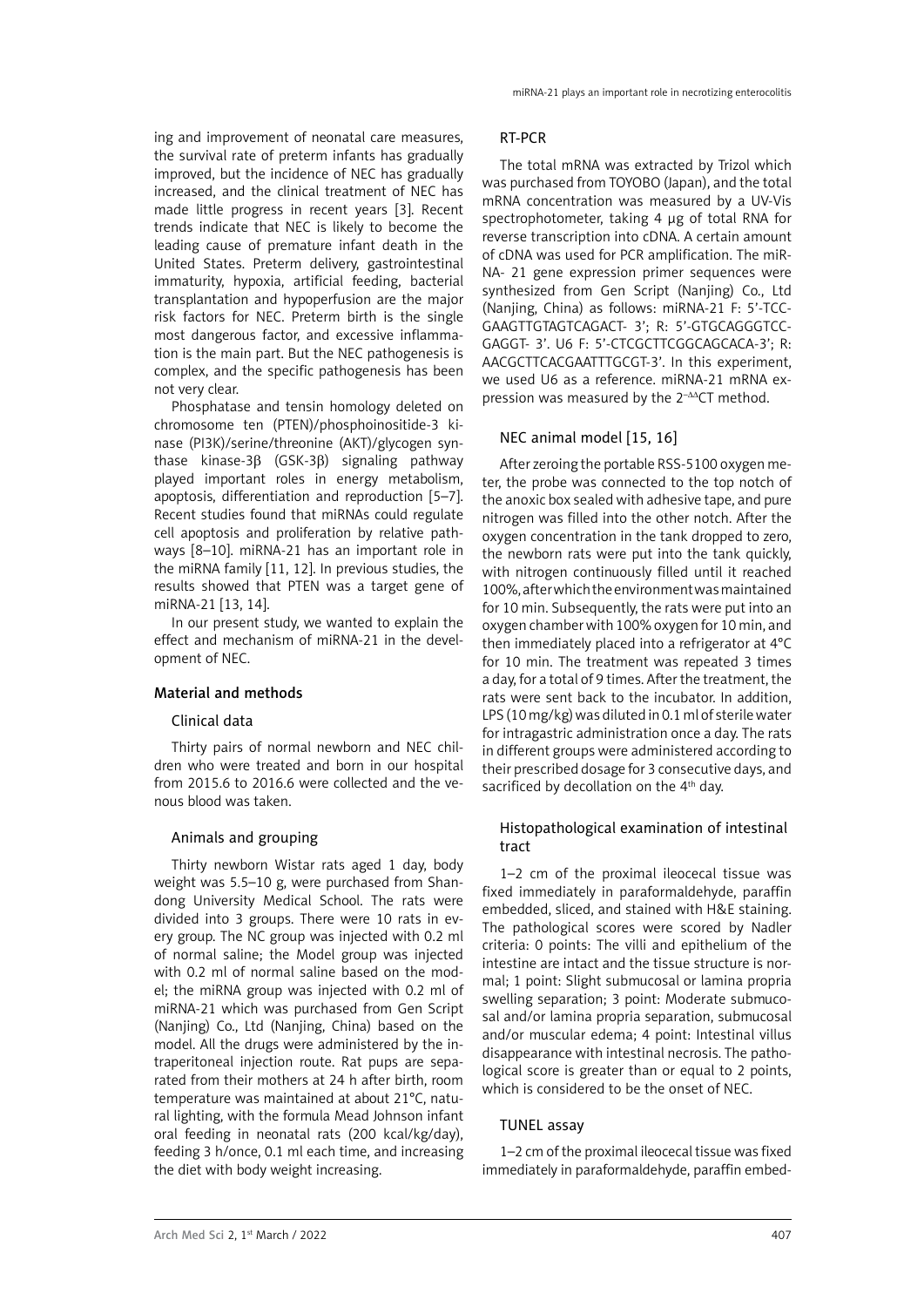ded, sliced, and subjected to TUNEL assay. The cell apoptosis was measured by a TUNEL kit (Roche, USA). Paraffin sections were dewaxed in xylene, followed by hydration in a gradient of alcohol; protease K (20 μg/ml) was used for digestion for 30 min at 37°C, mixed reaction solution containing terminal deoxynucleotidyl transferase and fluorescein



Figure 1. miRNA-21 gene expression of NEC and normal children

*\*\*\*P < 0.05, compared with normal children.*

labeled dUTP were added to culture for 1 h at 37°C, followed by adding anti-fluorescein antibodies linked to alkaline phosphatase to culture for 30 min at 37°C, hematoxylin light lining dye, dehydrated, transparent, mounting, observation under light microscope and measuring the cell apoptosis rate.

#### WB assay

The total protein of proximal ileocecal tissue was extracted, and we measured the concentration by the spectrophotometer method, trim as 2 g/l, electrophoresis by 10% SDS-PAGE. After the film was transferred by the wet rotating method, it was put into the closed liquid, and the 2 h was closed on the shaking table. The first antibody was added to culture at 4°C overnight. After that, the second antibody was added to culture at room temperature overnight. After exposure in a darkroom, developing and fixing. The GAPDH was considered as a reference in this study. The relative antibodies (PTEN, PI3K, p-PI3k, AKT, p-AKT, GSK-3β and GAPDH) were purchased from Abcam (USA) and p-GSK-3β was purchased from Cell Signaling (USA). PTEN (ab32199, Abcam, USA); PI3K (ab32089, Abcam, USA); p-PI3K (ab182651, Abcam,



**Figure 2.** Pathology of different groups by  $H + E$  staining (100 $\times$ ) *\*P < 0.05, compared with NC group; #p < 0.05, compared with Model group.*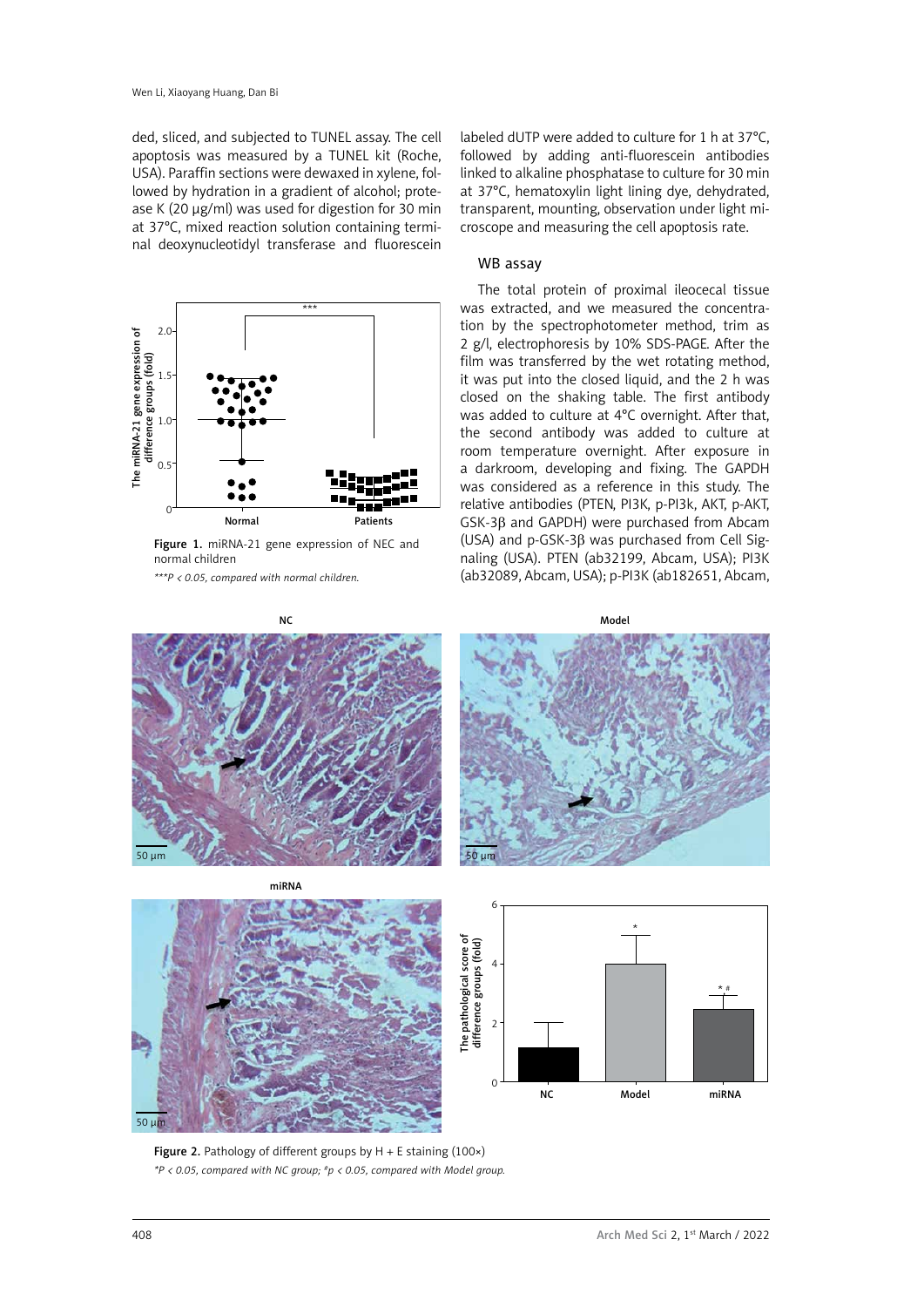USA); AKT(ab79463, Abcam, USA); p-AKT (ab38449, Abcam, USA); GSK-3β (ab93926, Abcam, USA), p-GSK-3β (mAb #5558, Cell Signaling, USA)

#### Statistical analysis

The relative data from our study were analyzed by SPSS 20.0 software. The data are shown as mean  $\pm$  SD (standard deviation). The significance between multiple sets of data was analyzed by one-way ANOVA with LSD test. *P* < 0.05 showed that the difference was statistically significant.

# Results

## Clinical data and analysis

Compared with the NC group, the serum miR-NA- 21 gene expression of NEC children was significantly down-regulated ( $p < 0.05$ ). The relative data are shown in Figure 1.

# Pathology of difference groups by  $H + E$ staining

The pathological score of Model and miRNA groups was significantly higher than that of the NC

group (*p* < 0.05, respectively). This result showed that our NEC model was successful. Meanwhile, compared with the Model group, the pathological score of the miRNA group was significantly increased compared with that of the Model group (*p* < 0.05) with miRNA-21 over-expression. The relative data are shown in Figure 2.

# Cell apoptosis rate of different groups by TUNEL assay

Compared with the NC group, the positive apoptosis cell number of the Model group was significantly increased ( $p < 0.05$ ). However, the cell apoptosis rate of the miRNA group was significantly suppressed compared with that of the Model group (*p* < 0.05). The relative data are shown in Figure 3.

#### Relative protein expression by WB assay

There were no significantly differences among NC, Model and miRNA groups in PI3K, AKT and GSK-3β protein expression levels. However, compared with the NC group, the PTEN and p-GSK-3β protein expression levels of the Model group were significantly up-regulation ( $p < 0.05$ , respectively),







Figure 3. Positive apoptosis cells of different groups by TUNEL assay (200×)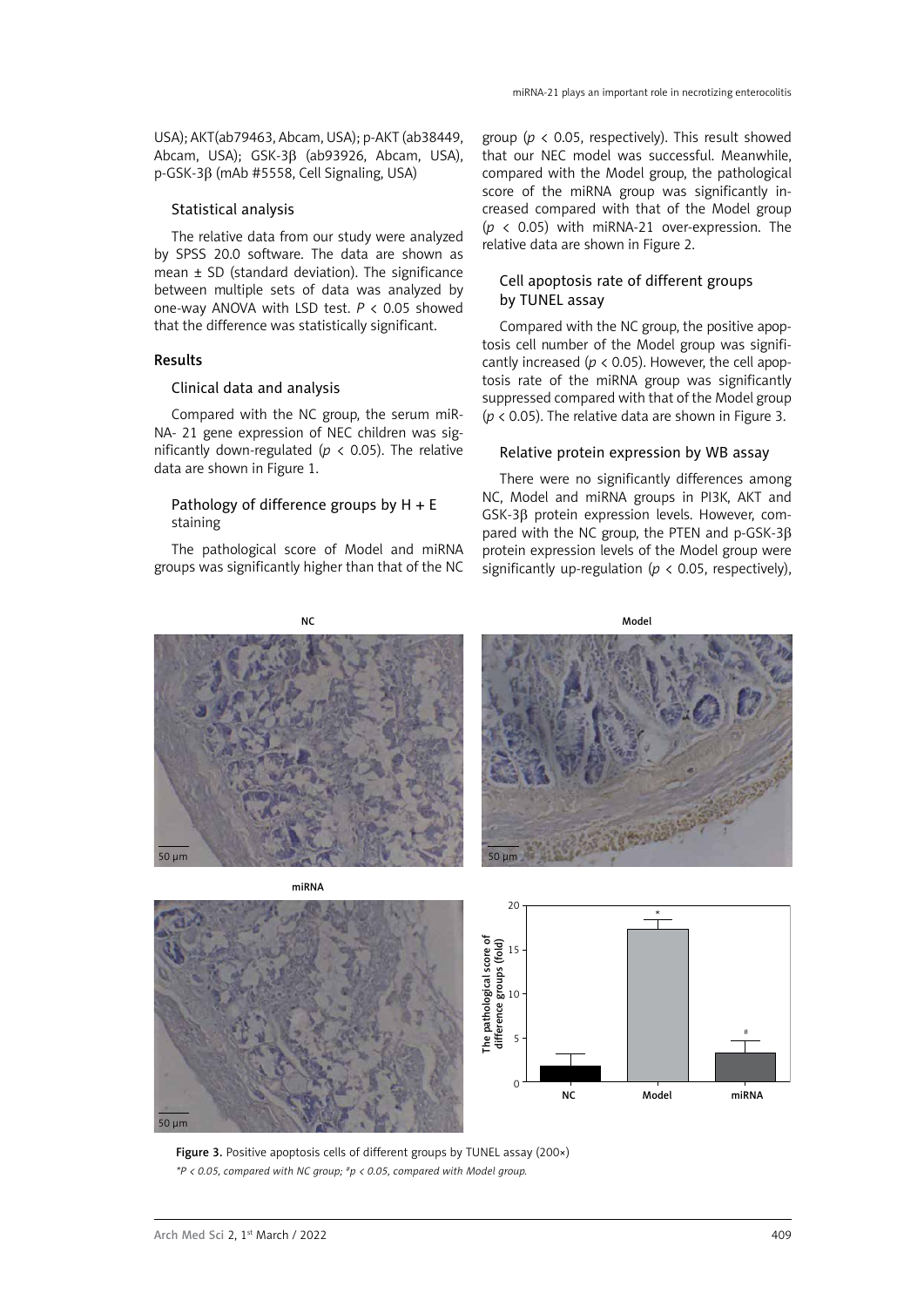and p-PI3K and p-AKT protein expression levels of the Model group were significantly down-regulated (*p* < 0.05, respectively). With miRNA-21 over-expression, the PTEN and p-GSK-3β protein expression levels of the miRNA group were significantly

suppressed ( $p \lt 0.05$ , respectively), and p-PI3K and p-AKT protein expression levels of the miRNA group were significantly increased (*p* < 0.05, respectively) compared with the Model group. The relative data are shown in Figure 4.



Figure 4. Relative protein expression of different groups by WB assay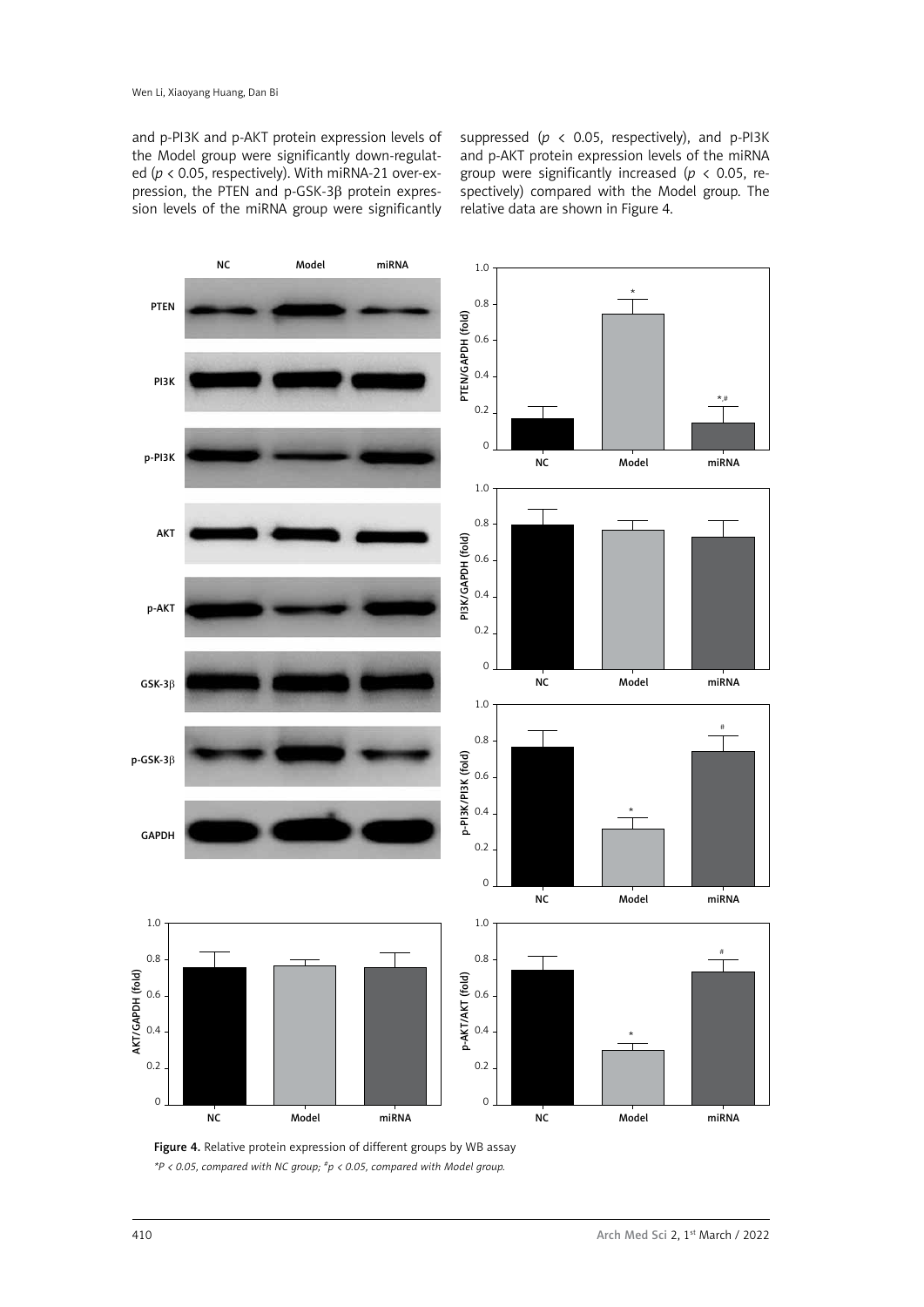

Figure 4. Cont.

# Discussion

The NEC is the main effect of low birth weight and low survival rate of the disease and has become very challenging. Although in recent years, many clinical preventive measures such as the increment of enteral feeding and treatment measures based on the standard scheme have resulted in great progress, there is still a risk tendency of premature infants [15]. This experiment mainly simulated the following risk factors of neonatal NEC: ischemia reperfusion injury, hypoxia, hypothermia, artificial feeding, endotoxin caused by hypoxia reoxygenation. Hypoxia, on the one hand, causes diving reflex, redistributes blood and reduces gastrointestinal blood flow and oxygen delivery through adrenaline-induced vasoconstriction; on the other hand, it causes ischemia-reperfusion in jury, which leads to increased intestinal mucosal permeability and eventually intestinal mucosal injury. Hypoxia, endotoxin, and ischemia-reperfusion injury stimulate intestinal Paneth cells to secrete type II phospholipase-A2 (PLA2-II), thus producing platelet-activating factor (PAF) and activating platelet-activating factor receptor (PAFR). Activation of PAFR can activate multiple cytokines including signal transduction and transcription activator of transcription 3 (STAT3) and nuclear factor NF-κB, causing pathological changes, such as vasoconstriction and/or vasodilation, activation and translocation of cytokines, activation of cell adhesion molecules, increase in capillary permeability, production of reactive oxygen species and nitric oxide, as well as increase in intestinal mucosal permeability. PAF by inducing STAT3 phosphorylation and NF-κB activation induced ileum up-regulation of TLR4. TLR4 increased Notch signaling pathway activated by reduction of goblet cell differentiation. The above pathological changes eventually lead to the occurrence of NEC [16, 17]. Sodhi *et al*. [18] showed that the TRL4<sup>-/-</sup> and conditional destruction of TRL4 in the knockout mice did not occur in

NEC, but the NEC in the wild type mice was more serious. The PTEN/PI3K/AKT signaling pathway and ischemia reperfusion injury, cell proliferation, differentiation, migration, apoptosis, inflammation and so on participate in the process of apoptosis by regulating its downstream signal molecule GSK-3β activity, while the initial NEC pathological process is related to the apoptosis of intestinal tissue cell death [19]. Some scholars have suggested that PTEN/P13K/AKT and its downstream signal molecules may regulate the expression of GSK-3β by a negative factor induced by hypoxia in the intestine and can have a protective effect on the intestinal tissue in NEC. GSK-3β widely exists in eukaryotic cells and is involved in transcriptional activation, cell proliferation, cell differentiation and cell movement and other physiological processes. Oxidative stress can activate GSK-3β activation of a pro-apoptotic mechanism [20].

MicroRNAs are a kind of endogenous single stranded molecule found in recent years, nonencoding RNA, size of 18–25 nucleotides, with target mRNA 3'-untranslated region combination at the post-transcriptional level degradation of mRNA or inhibiting mRNA translation, thereby affecting the expression of the target gene [21, 22]. Some previous studies reported that miRNA-21 has an important role in cell apoptosis via regulation of the relative pathway [23–25]. Meanwhile, the studies also found that PTEN was a potential target for miRNA-21 [26, 27]. In our present study, we firstly measured miRNA-21 gene expression in NEC and normal children. The results showed that miRNA-21 gene expression was down-regulated in the NEC children. In the animal experiment, the pathology and cell apoptosis rate were improved in the miRNA-21 over-expression group. This result confirmed that miRNA-21 up-regulation had improved NEC induced pathology and cell apoptosis. In molecular biology, we measured the relative proteins such as PTEN, PI3K, AKT and GSK-3β expression levels. The results showed that PTEN and